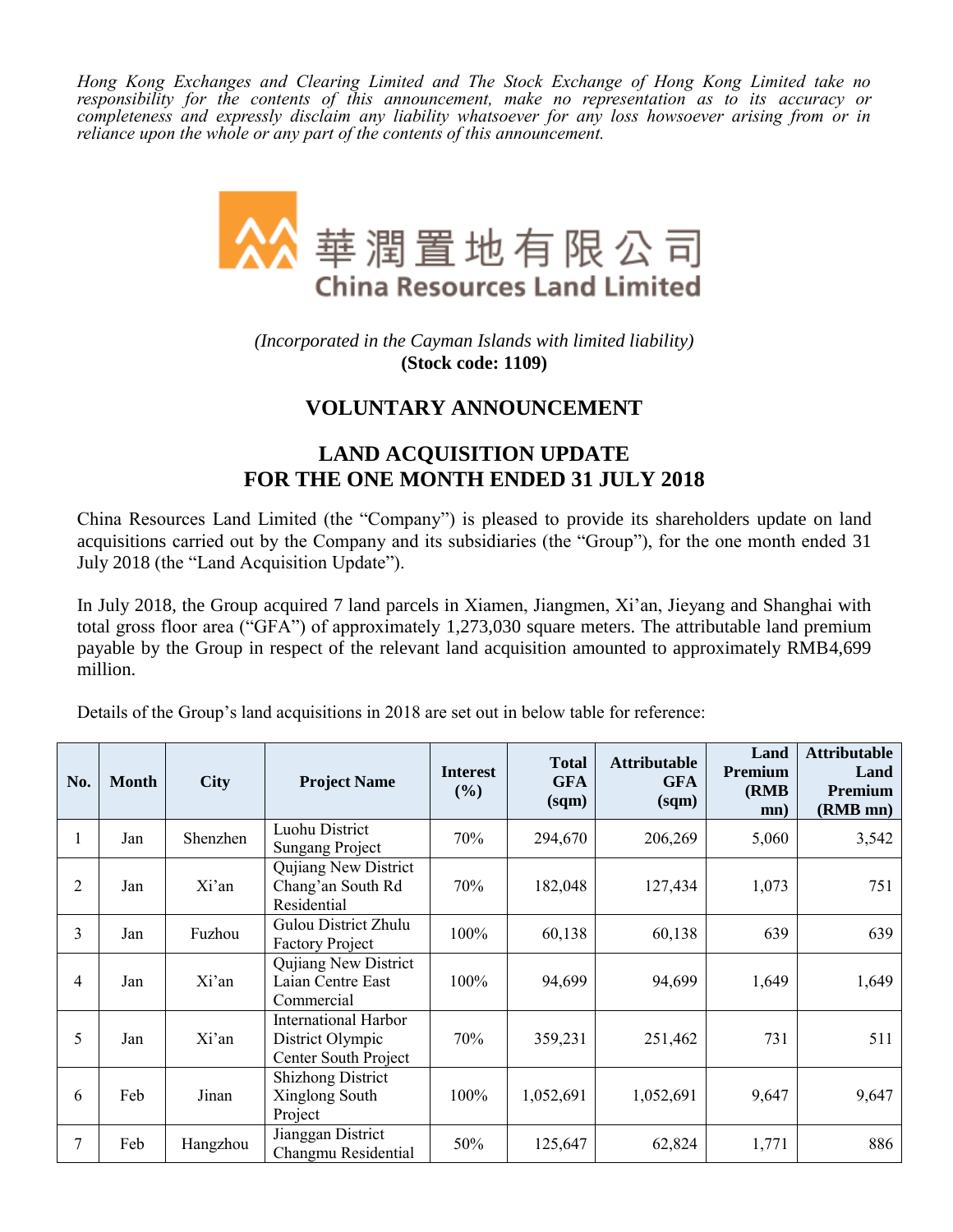| No. | <b>Month</b> | <b>City</b> | <b>Project Name</b>                                             | <b>Interest</b><br>(%) | <b>Total</b><br><b>GFA</b><br>(sqm) | <b>Attributable</b><br><b>GFA</b><br>(sqm) | Land<br>Premium<br>(RMB)<br>mn) | <b>Attributable</b><br>Land<br>Premium<br>(RMB mn) |
|-----|--------------|-------------|-----------------------------------------------------------------|------------------------|-------------------------------------|--------------------------------------------|---------------------------------|----------------------------------------------------|
| 8   | Feb          | Shanghai    | Baoshan Meilan Lake<br>Project                                  | 50%                    | 89,011                              | 44,506                                     | 2,585                           | 1,293                                              |
| 9   | Feb          | Guangzhou   | Panyu District<br>Xingnan Rd Project                            | 14.28%                 | 271,465                             | 38,765                                     | 3,318                           | 474                                                |
| 10  | Mar          | Shenzhen    | Luohu District Sanjiu<br>Hotel Project                          | 51%                    | 111,750                             | 56,993                                     | 1,456                           | 743                                                |
| 11  | Mar          | Changsha    | Yuelu District<br>Xiufeng Rd C17<br>Project                     | 100%                   | 139,557                             | 139,557                                    | 859                             | 859                                                |
| 12  | Mar          | Chongqing   | Shapingba District<br>Xiyong Residential                        | 51%                    | 293,591                             | 149,731                                    | 1,850                           | 943                                                |
| 13  | Mar          | Changchun   | Jingyue District Fuao<br>Project                                | 100%                   | 114,676                             | 114,676                                    | 517                             | 517                                                |
| 14  | Mar          | Changchun   | Hi-Tech South District<br>Tianmaohu West<br>Project             | 100%                   | 88,728                              | 88,728                                     | 568                             | 568                                                |
| 15  | Apr          | Xuchang     | Jianan North District<br>Weiwu Rd Project                       | 100%                   | 350,256                             | 350,256                                    | 1,429                           | 1,429                                              |
| 16  | Apr          | Hangzhou    | <b>Yuhang District</b><br>Linping Mountain<br>North Project     | 100%                   | 164,492                             | 164,492                                    | 2,274                           | 2,274                                              |
| 17  | Apr          | Hohhot      | New City District<br>Wantong Rd Project                         | 100%                   | 185,066                             | 185,066                                    | 623                             | 623                                                |
| 18  | Apr          | Dalian      | Lvshunkou District<br>Shuishiying C03A                          | 100%                   | 63,104                              | 63,104                                     | 225                             | 225                                                |
| 19  | Apr          | Dalian      | Lyshunkou District<br>Shuishiying C09A                          | 100%                   | 51,792                              | 51,792                                     | 187                             | 187                                                |
| 20  | Apr          | Changshu    | Shanghu District<br>Feicui Rd Project                           | 100%                   | 64,862                              | 64,862                                     | 653                             | 653                                                |
| 21  | Apr          | Hefei       | Feidong County Cuo<br>Town Zhenyanggang<br>Rd Project           | 100%                   | 188,767                             | 188,767                                    | 1,115                           | 1,115                                              |
| 22  | Apr          | Xi'an       | Qujiang New District<br>Yanxiang Rd Project                     | 49%                    | 391,600                             | 191,884                                    | 1,597                           | 782                                                |
| 23  | Apr          | Xuzhou      | Development Zone<br>Heping Rd Project                           | 100%                   | 241,612                             | 241,612                                    | 1,041                           | 1,041                                              |
| 24  | Apr          | Guangzhou   | Zengcheng District<br>Sanlian Village<br>Project                | 20%                    | 256,007                             | 51,201                                     | 3,218                           | 644                                                |
| 25  | Apr          | Nanjing     | Zhongshan Project                                               | 100%                   | 140,077                             | 140,077                                    | 1,734                           | 1,734                                              |
| 26  | May          | Tangshan    | Nanhu Core CBD<br>Project                                       | 50%                    | 364,316                             | 182,158                                    | 882                             | 441                                                |
| 27  | May          | Zhengzhou   | Hi-Tech District<br>Hongsong Rd Project                         | 22%                    | 84,748                              | 18,644                                     | 352                             | 77                                                 |
| 28  | May          | Beijing     | Daxing Yizhuang<br>Meiyuan Project                              | 100%                   | 7,230                               | 7,230                                      | 230                             | 230                                                |
| 29  | May          | Hong Kong   | 39 Shouson Hill Rd<br>Residential                               | 100%                   | 6,416                               | 6,416                                      | 4,837                           | 4,837                                              |
| 30  | May          | Ningbo      | Yinzhou District No.2<br>Caihong North Rd,<br>Leasing Apartment | 100%                   | 18,453                              | 18,453                                     | 133                             | 133                                                |
| 31  | Jun          | Nanjing     | Gulou District No.206                                           | 100%                   | 3,772                               | 3,772                                      | 67                              | 67                                                 |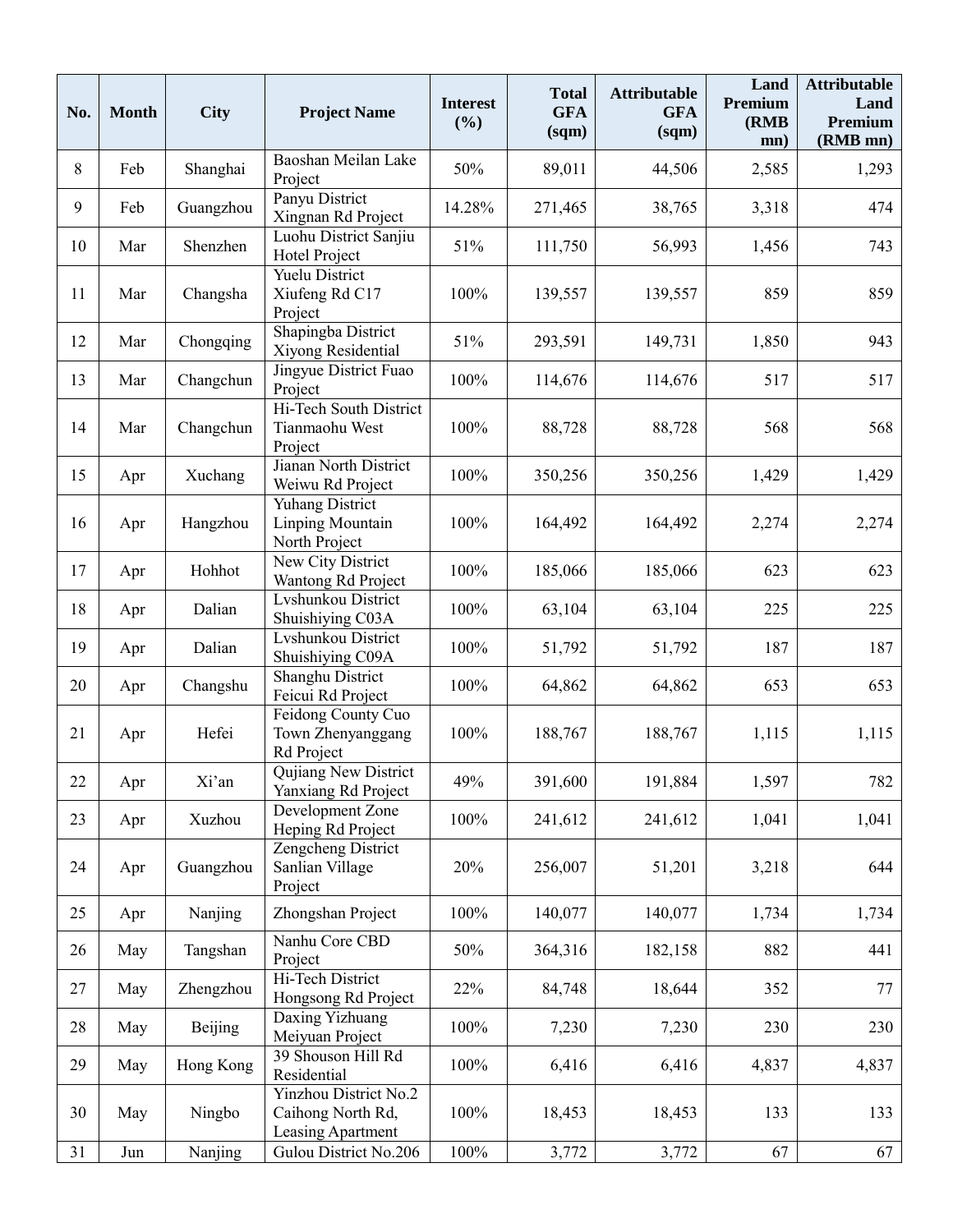| No.           | <b>Month</b> | <b>City</b> | <b>Project Name</b>                                                                | <b>Interest</b><br>(%) | <b>Total</b><br><b>GFA</b><br>$\gamma$ | <b>Attributable</b><br><b>GFA</b><br>$\gamma$ | Land<br>Premium<br>(RMB)<br>mn) | <b>Attributable</b><br>Land<br>Premium<br>(RMB mn) |
|---------------|--------------|-------------|------------------------------------------------------------------------------------|------------------------|----------------------------------------|-----------------------------------------------|---------------------------------|----------------------------------------------------|
|               |              |             | Zhongshan North Rd<br>Sanpailou Project                                            |                        |                                        |                                               |                                 |                                                    |
| 32            | Jun          | Zhengzhou   | Zhengdong New<br>District High-speed<br>Railway New Times<br><b>Square Project</b> | 60%                    | 716,491                                | 429,895                                       | 1,582                           | 949                                                |
| 33            | Jun          | Foshan      | Chancheng District<br>Nanzhuang Rd Project                                         | 100%                   | 45,947                                 | 45,947                                        | 461                             | 461                                                |
| 34            | Jun          | Ningbo      | <b>Beilun District</b><br>ZB02-02-08 Project                                       | 100%                   | 53,568                                 | 53,568                                        | 670                             | 670                                                |
| 35            | Jun          | Changzhou   | Economic<br>Development Zone<br>Changqing Rd<br>Residential Project                | 100%                   | 193,307                                | 193,307                                       | 1,230                           | 1,230                                              |
| 36            | Jun          | Beijing     | Fengtai District<br>Xiaowayao Village<br>Project                                   | 50%                    | 290,836                                | 145,418                                       | 4,980                           | 2,490                                              |
| 37            | Jun          | Chongqing   | Shapingba District<br>Xiyong Group M<br>Project                                    | 100%                   | 357,369                                | 357,369                                       | 1,193                           | 1,193                                              |
| 38            | Jun          | Changchun   | Jingyue District<br>Huaao Project                                                  | 100%                   | 219,296                                | 219,296                                       | 1,191                           | 1,191                                              |
| 39            | Jun          | Wenzhou     | Lucheng District Qidu<br>Rd Project                                                | 100%                   | 276,385                                | 276,385                                       | 3,070                           | 3,070                                              |
| 40            | Jun          | Shenyang    | Liaozhong District<br>Yigao Project                                                | 100%                   | 115,695                                | 115,695                                       | 116                             | 116                                                |
| 41            | Jun          | Dongguan    | Changping Town<br>Hengjiangxia Village<br>Project                                  | 100%                   | 39,997                                 | 39,997                                        | 456                             | 456                                                |
| 42            | Jul          | Xiamen      | Tong'an District<br>Meiyang Rd Project                                             | 100%                   | 53,780                                 | 53,780                                        | 915                             | 915                                                |
| 43            | Jul          | Xiamen      | Xiang'an District<br>Xinchengzhong Rd<br>Project                                   | 33%                    | 73,720                                 | 24,328                                        | 1,397                           | 461                                                |
| 44            | Jul          | Jiangmen    | Pengjiang District<br>Jiangsha Rd and<br>Huasheng Rd Project                       | 100%                   | 156,874                                | 156,874                                       | 1,026                           | 1,026                                              |
| 45            | Jul          | Xi'an       | <b>International Harbor</b><br>District Olympic<br>Center Residential<br>Project   | 70%                    | 248,531                                | 173,972                                       | 608                             | 426                                                |
| 46            | Jul          | Jieyang     | Yuhu District<br>KG2018005 Project                                                 | 50%                    | 385,327                                | 192,663                                       | 1,469                           | 735                                                |
| 47            | Jul          | Jieyang     | Yuhu District<br>KG2018007 Project                                                 | 50%                    | 328,535                                | 164,267                                       | 1,315                           | 658                                                |
| 48            | Jul          | Shanghai    | Sanlin Square Project                                                              | 100%                   | 26,264                                 | 26,264                                        | 480                             | 480                                                |
| <b>Total:</b> |              |             |                                                                                    |                        | 9,442,393                              | 7,087,282                                     | 74,495                          | 56,037                                             |